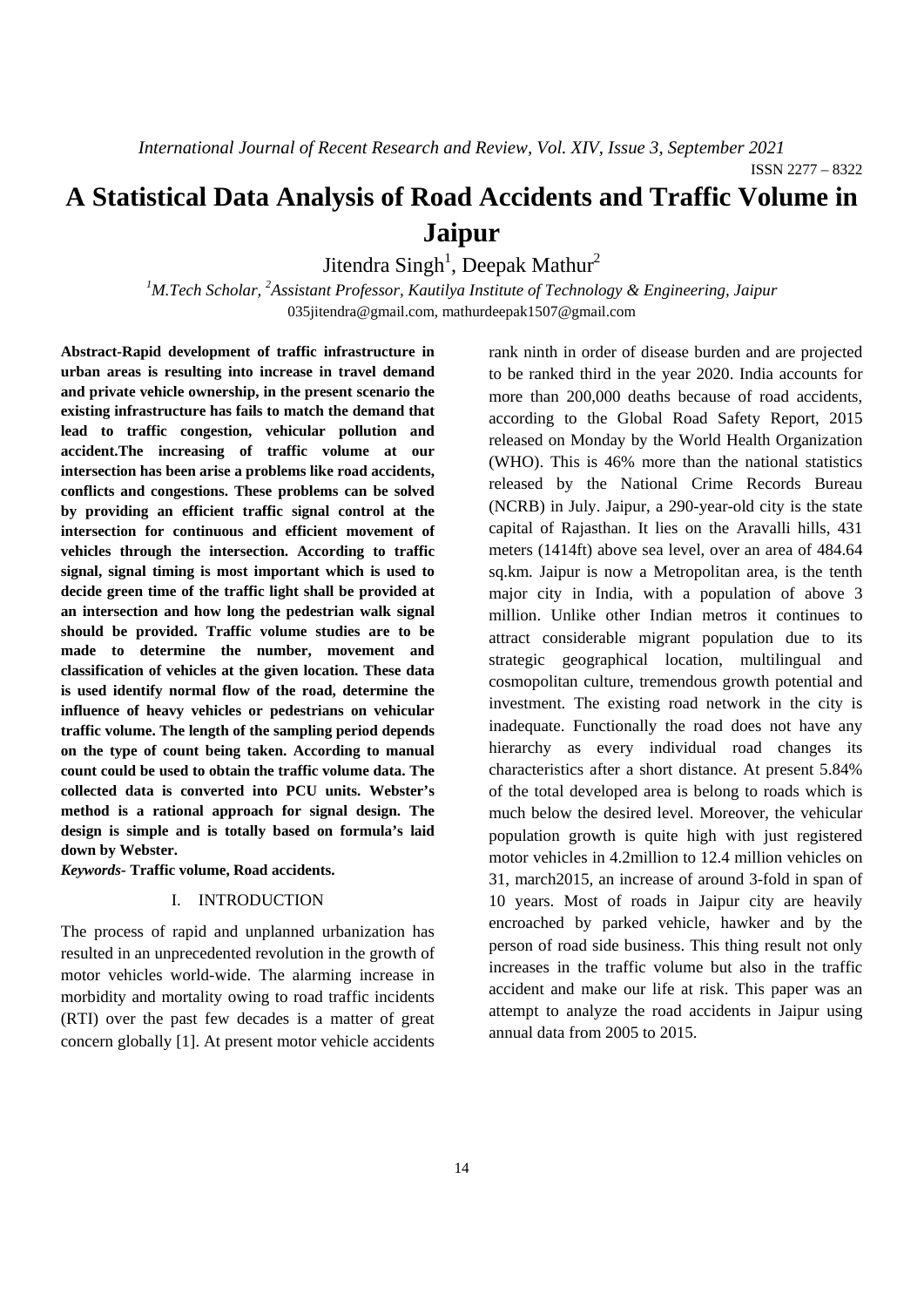## **II. DATA COLLECTION**

Requirements Data of road accidents were collected in two steps. [2] In the initial stage, data on road accidents of Jaipur city were collected from three Police Stations (East zone police station near Gandhi circle, West zone police station Bani Park, South zone police station Ajmeri gate) in the city for three years. The data included Accident Date, Accident Time, Location of the Accident, Collision Type, Number of Vehicles Involved, Number of Deaths, Injury, Cost of Property Damage, Details of Driver and some more information about how accident occurred. It was found that more than thousand accidents occurred in Jaipur in last year. After analyzing the accident data, the road intersection and mid-block having maximum frequency of accident is identified. Also, for determine the present status of accident and traffic pattern we are taking data by selfexamining at the places. Traffic police, Jaipur, categorized accident hotspot in four different zones and each zone covers major accident-prone area of Jaipur. Each zone consists of minimum of six accident prone areas.

Four major zones are- • South Zone • East Zone • West Zone • North Zone

**SOUTH ZONE** 

| <b>Sala</b><br>Y |  |  |  |
|------------------|--|--|--|

| 200 Feet Bypass Circle.             |
|-------------------------------------|
| Badarwas Tiraha Gopalpura Road.     |
| Dwarkadas Park Circle.              |
| Government Hostle Circle.           |
| Jyoti Nagar Thana Moad Sahkar Marg. |
| Dhuleshwer Garden Circle.           |

#### **EAST ZONE**

|           | B-2 Bypass Circle                  |
|-----------|------------------------------------|
|           | Goushala Tonk Road                 |
|           | Front Road of India gate Tonk Road |
|           | In Front of Saras Parlour          |
|           | Trimurti Circle                    |
| $\vert$ 6 | In Front of M.N.I.T Gate           |
|           | Bajaj Nagar                        |

**WEST ZONE** 

| 1              | Panipetch Tiraha                      |
|----------------|---------------------------------------|
| $\overline{c}$ | Dahar Ka Balaji                       |
| 3              | Khetan Circle                         |
| 4              | Alka Tiraha                           |
| 5.             | Road No. 14 Sikar Road                |
| 6              | Jodia Power House                     |
| 7              | In Front of Hyper City Jhotwarw Pulia |
| 8              | Kanta Choraha                         |
| O,             | Road No. 5 Cut Express Highway        |
| 10             | Dhabas Pulia Express Highway          |
| 11             | Gandhi Path Oueen's Road              |
|                |                                       |

NORTH ZONE

|          | Road Towards Nahargarh and Jaigarh   |  |  |  |
|----------|--------------------------------------|--|--|--|
|          | ICICI Bank Circle Vidhvadhar Nagar   |  |  |  |
|          | In Front of Vidhvadhar Nagar Stadium |  |  |  |
|          | Galta Gate Circle                    |  |  |  |
| 5        | Meena Petrol Pump Cut Dehli Road     |  |  |  |
| 6        | RAC Cut Dehli Road                   |  |  |  |
|          | Idgah Pada Mandi Dehli Road          |  |  |  |
| $\delta$ | Dhobi Ghat                           |  |  |  |
| Ō        | Ram Garh Moad                        |  |  |  |
| 10       | Bandh ki Ghati                       |  |  |  |
| 11       | Kanak Ghati                          |  |  |  |
| 12       | Manbagh                              |  |  |  |
| 13       | Sarva Moad                           |  |  |  |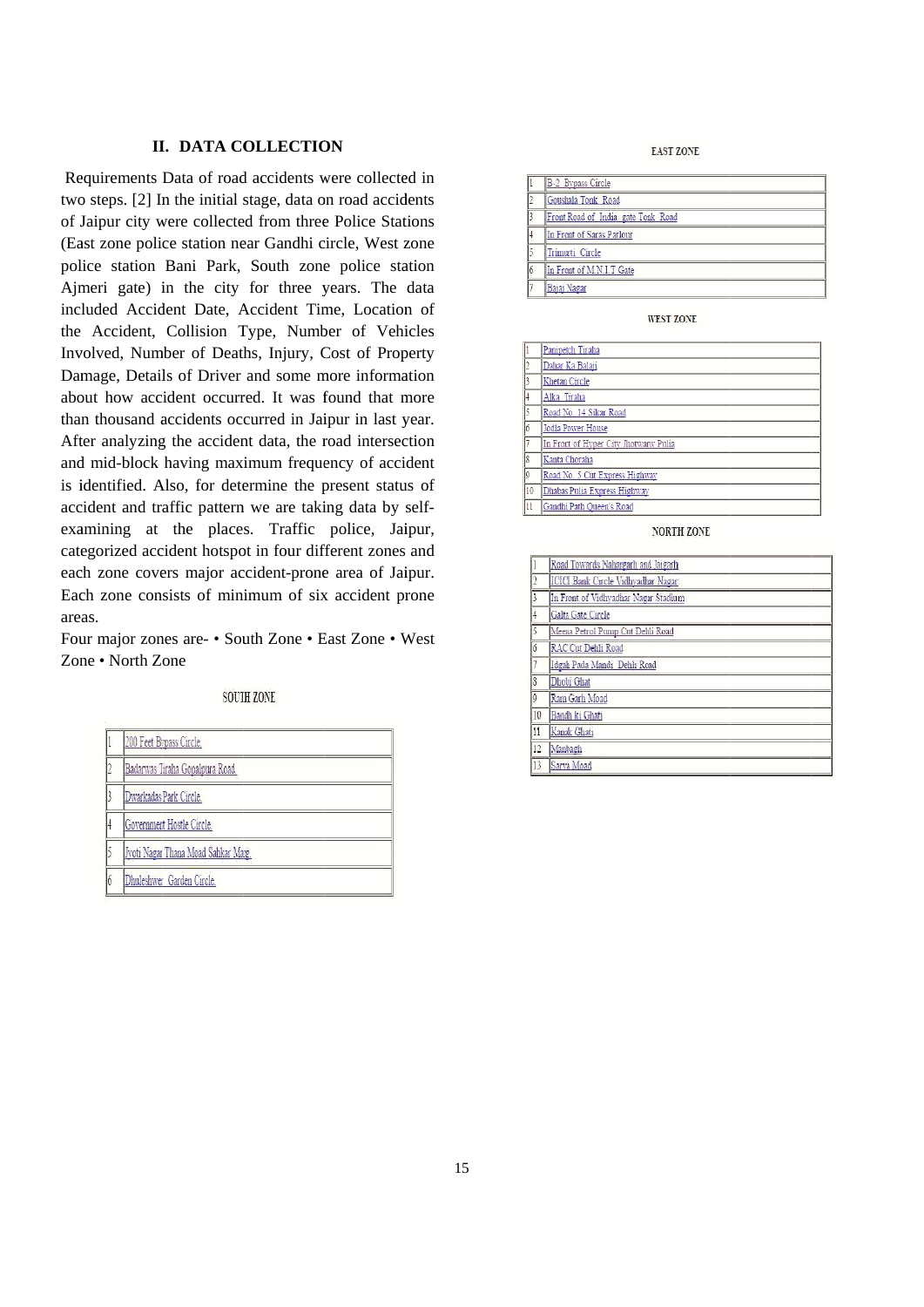| S.               | Name of the            | Juridiction/ | <b>Location of accidents</b> | NH  | No of           | Reasons for frequent accidents              | Nature of treatment required at the            |
|------------------|------------------------|--------------|------------------------------|-----|-----------------|---------------------------------------------|------------------------------------------------|
| No.              | District               | Police       | including chainage           | No. | fatalities      |                                             | spot/streches                                  |
|                  |                        | Station      | (km to km)                   |     | during          |                                             |                                                |
|                  |                        |              |                              |     | 2011            |                                             |                                                |
|                  | Vishwakarma            |              | Road No. 1, 5, 6, 9, 12,     | 11  | $\overline{15}$ | BRTS cut, heavy traffic, over speeding and  | construct Pedestrian footpath on every cut of  |
|                  | Jaipur West            |              | 14 Vishwakarma Area          |     |                 | careless driving.                           | BRTS and to create awareness about traffic     |
|                  |                        |              |                              |     |                 |                                             | rules                                          |
| 2                | Chomu Jaipur           |              | Jaitpura                     | 11  | 3               | Industrial area and no speed limit.         | Fix speed limit, install signage, construct    |
|                  | West                   |              |                              |     |                 |                                             | speed breakers and provide parking lights.     |
| 3                | Bagni Jaipur           |              | Thikriva More                | s.  | s.              | New construction of Vatika city and         | provide traffic lights                         |
|                  | West                   |              |                              |     |                 | movement of Labourers and movement of       |                                                |
|                  |                        |              |                              |     |                 | heavy vehicles through Thikaria village to  |                                                |
|                  |                        |              |                              |     |                 | avoid toll tax.                             |                                                |
| 4                | Bagru Jaipur           |              | Bhakrota                     | ŝ   | ٥               | Heavily Populated area and traffic          | need of bridge                                 |
|                  | West                   |              |                              |     |                 | movement at crossing.                       |                                                |
| 5.               | T.P. Nagar             |              | Ghat ki Guni Agra Road       | 11  | 4               | Roads are steeply sloped and curved and     | provide street lights, install caution boards  |
|                  | Jaitpur East           |              |                              |     |                 | there are no street lights.                 | and speed breakers in accident prone areas     |
| 6.               | Kanauta Jaipur         |              | Mali ki Kothi Bagrana        | 11  | ۰               | Damage of railing near Highway and no       | Repair of Damage railing behind Highway        |
|                  | East                   |              |                              |     |                 | railing in some area and densely populated  | and construct railing in some area where it is |
|                  |                        |              |                              |     |                 | area on both sides of the road. Main reason | necessary . It is good to construct bridge on  |
|                  |                        |              |                              |     |                 | is stopping of heavy vehicles on main       | densely populated area on both sides of the    |
|                  |                        |              |                              |     |                 | Highway.                                    | road.                                          |
| 7.               | Bajaj Nagar            |              | Tonk Pulia and nearby        | 12  | 1               |                                             |                                                |
|                  | Jaipur East            |              |                              |     |                 |                                             |                                                |
| Ř.               | Chaksu Jaipur<br>South |              | Chaksu                       | 12  | 41              | Heavy traffic                               | Need for Four lanes on State Highways          |
| ٥                | Shivdaspura            |              | Shivdaspura                  | 12  | 10              | Construction of four lane in progress.      | Completion of construction work will           |
|                  | Jaipur South           |              |                              |     |                 |                                             | mitigate the problem.                          |
| 10 <sup>10</sup> | Shyamnagar             |              | Shalimar Bagh to Aimer       | 8   | 6.              | Heavy traffic and cuts at many places in    | Widening of road and closure of unnecessary    |
|                  | Jaipur South           |              | road crossing                |     |                 | the divider of road                         | cuts on road divider.                          |
| 11               | Shahapura              |              | Bhabhru                      | s.  | 13              |                                             | Close cuts on NHW and install caution          |
|                  | Jaiour Rural           |              |                              |     |                 | Cuts on NHW, crossing points and curved     | boards on crossing and turning points. To      |
|                  |                        |              |                              |     |                 | roads                                       | coordinate with NHAI to improve accident       |
|                  |                        |              |                              |     |                 |                                             | prone areas.                                   |
|                  |                        |              |                              |     |                 |                                             |                                                |

### **Black Spots in the State of Rajasthan**

Places of Accident Analysis:

- 1. ChomuPulia Circle
- 2. RidhiSidhiChoraha
- 3. B2 Bye Pass
- 4.Haldi Ghati

#### III. OBJECTIVES

The purposes of the study include:

- 1. To design road signals for road users.
- 2. To minimize accidents on the road and directing the government for road problem in Jaipur city.
- 3. Educating about road signals for road users and discipline rule on the road in Jaipur city.
- 4. Providing roadside mobile clinics for treatment of accident victims free of charge.
- 5. To analyses the danger variables and clumsy locales (Hot spots) in Jaipur city.
- 6. For assessment the nature and class of Accident.

7. To help the proposed plan and give monetary legitimization to the improvement recommended by the traffic engineer

## IV. ACCIDENT ANALYSIS

It is the exertion decides why the accidents happened from the information accessible and the examination of accidents remaking considers.One of the fundamental extents of traffic on road system is the volume of traffic using the road in a given time frame when the traffic is made out of different kinds of vehicles [3]; it is the standard practice to change over the stream into tantamount P.C.U by using certain equivalency factor. The stream is conveyed as PCU every hour.

Strategies For Road Traffic Flow Counting

- 1. Manual method
- 2. Combination of manual & mechanical method
- 3. Automatic method
- 4. Moving observer method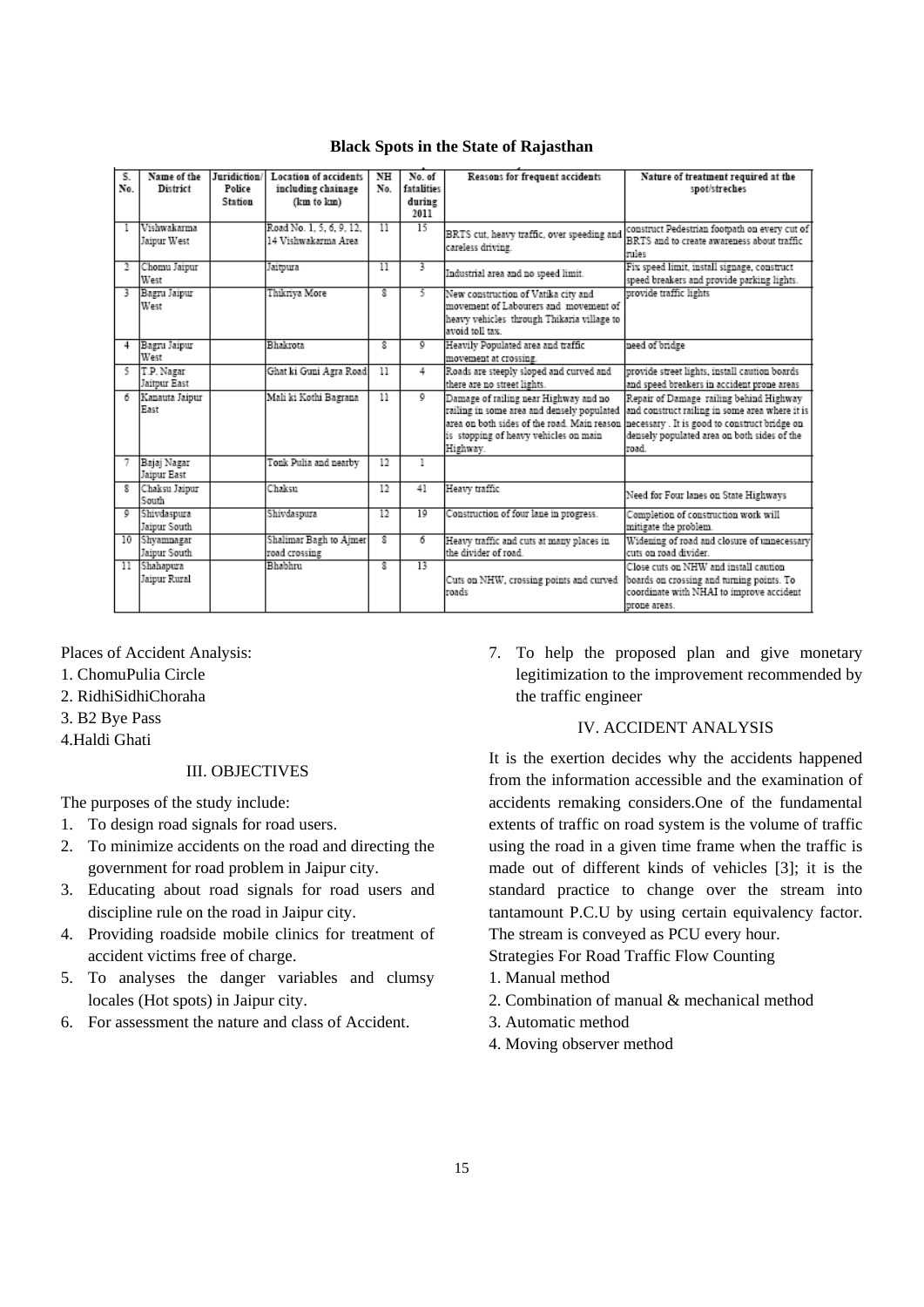### 5. Photographic method

We Can Provide Elevated Road from Ridhi Sidhi to Agarwal Form House Road and Also Provided Foot Over Bridge to Cross Road by Student from Near Shankar Bhojnalya (triveni) To Near Akash Coaching (triveni circle). We can provide underpass road from B2 bypass to mansarover. We can provide clover leaf road from Jawahar circle to gopalpura road.

## V. METHODOLOGY

Two phase system-[4] it is usually adopted if through traffic is significant compared to the turning movements. Non-conflicting through traffic 3 and 4 are grouped in  $\mathbf{a}$ single phase and nonconflictingthroughtraffic1and2aregroupedinthesecondp hase.However,inthefirstphase flow 7 and 8 over some conflicts and are called permitted rightturns.



Three phase signals-this is adopted for a three-legged intersection, where there are two conflicting movements which are right turns for both the roads and two non-conflicting movements which are through movements. The phase plan for this kind of signals is shown in the following figure. From fig., phase 1(p1) is provided by only allowing the non-conflicting traffic1, phase  $2$  (p2) and phase  $3$  (p3) are provided by allowing the conflicting traffic 3 and 4 respectively.



Cycle Time - Cycle time is the time taken by a signal to complete one full cycle of iterations, *i.e.*, one complete rotation through all signal indications.[5]It is denoted by C. In Webster Method corresponding to least total delay to the vehicles at signalized intersection has been worked out. This is rational approach. The field work consists of finding (i) Saturation flow S per unit time on each approach of the intersection and (ii) the normal flow" q" on each approach during the design approach. The standard values for saturation flow S according to Webster are given as in the below table.

| ın m |      |      |      | $\mathbf{A}$ | ۲.۵  |       |
|------|------|------|------|--------------|------|-------|
|      | 1850 | 1890 | 1950 | <b>2250</b>  | 2250 | 12900 |

Saturation flow for widths 3 to 5.5 meters

Based on the higher value of normal flow, the ratio

Y<sub>1</sub> = 
$$
\frac{qI}{s1}
$$
 and Y<sub>2</sub> =  $\frac{q2}{s2}$  ......... (1)

Determined on the approach roads 1 and 2. In the case of mixed traffic, it is necessary to convert all the values in terms of PCU values which should be determined separately. The Saturation flow is to be obtained from careful field studies by noting the number of vehicles in the stream of compact flow during the green phases and the corresponding time intervals precisely. In the absence of the data approximately value of saturation flow is estimated assuming 160 PCU per 0.3-meter width of the approach. The normal flow of the traffic is also determined on the approach roads from the field studies from the design period (during the peak or offpeak hours, as the case may be.)

The optimum signal cycle given by WhereL=total lost time per seconds n=number of phases R=All red time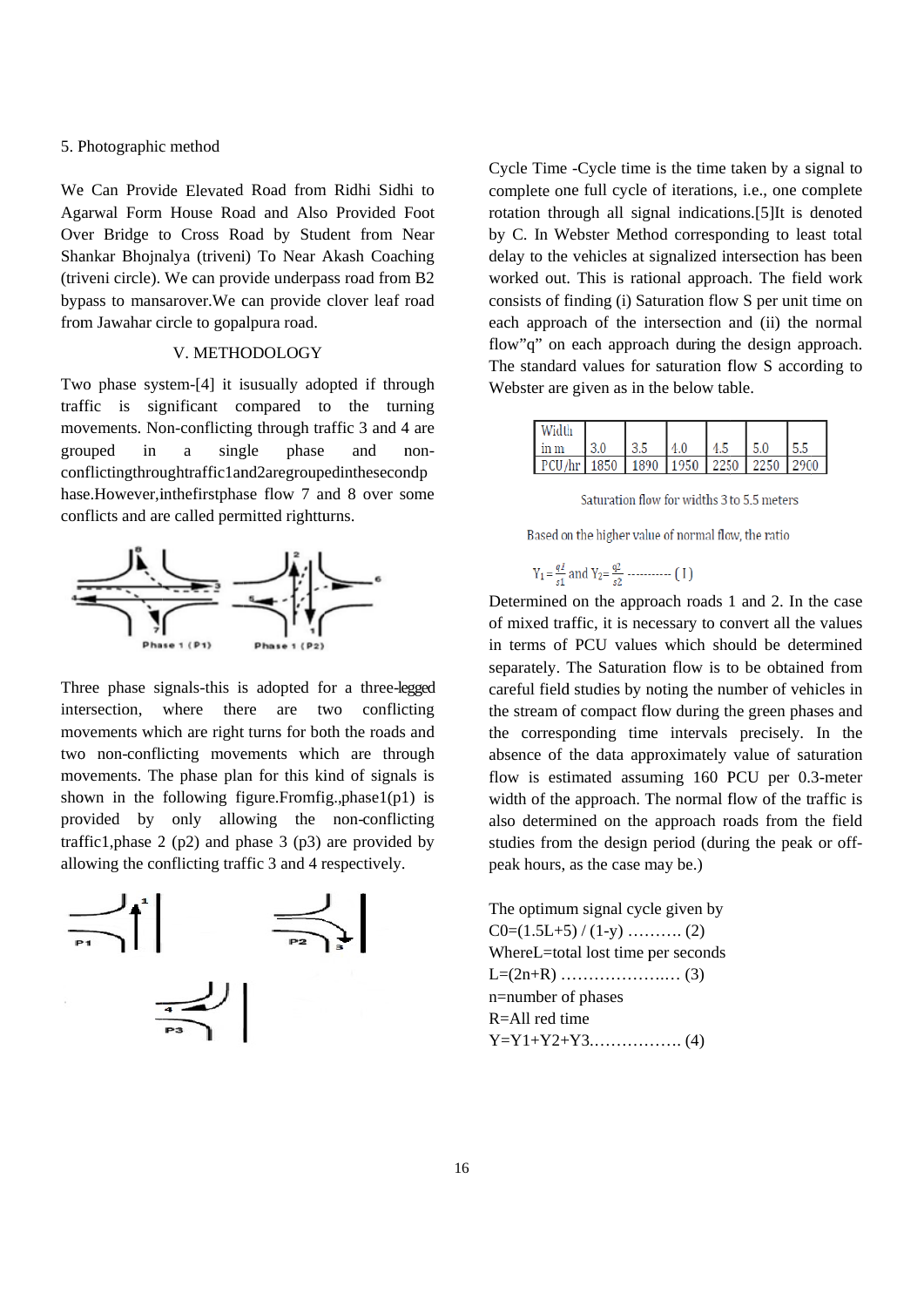## Then

 $G1 = Y1(C0-L)$  and

G2=Y2(C0-L) .……………. (5)

Similarly, process is followed when there aremore number of signals phase.

*Formulas used in this work are:* 

1. Accident rate per kilometer  $R = (A/L)$ 

R= Total accident rate per km for one year

A= Total number of accidents occurring in one year

L=Length of control section in kms

2.Accident rate based on population

 $R = (B*100000)/P$  [6]

R= Death rate per 100,000 population

B= Population of area

P= Total number of traffic death in one year

## **B2 Bypass Hotspot**

As the diagram show the traffic flow condition on the B2 bye pass so mainly the accident are happening on B2 bye pass occur in night time due to the rush driving of trucks. Also, the reason behind the accidents is that the road to man-Sarovar is having the divider but there is no obstruction so the glazing of the vehicle head light is falling on opposite side person and leads to accident. So, for decreasing the rate of accident here we have to apply proper arrangement [7] in the dividends and also there is provocations of cameras so anyone who does not follow the rule should be punished. There should be speed breakers so that the that speed leads down and make a decrement in the accident rate.

| S.No. | <b>YEAR</b> | <b>FATAL</b> | <b>GRIEVOUS</b> | <b>MINOR</b> |
|-------|-------------|--------------|-----------------|--------------|
|       | 2010        | 16           | 59              | 43           |
| 2     | 2011        | 08           | 54              | 75           |
| 3     | 2012        | 17           | 39              | 61           |
| 4     | 2013        | 13           | 64              | 67           |
| 5     | 2014        | 16           | 75              | 91           |
| 6     | 2015        | 18           | 89              | 117          |
| 7     | 2016        | 19           | 45              | 76           |
| 8     | 2017        | 15           | 68              | 95           |
| 9     | 2018        | 17           | 64              | 105          |
| 10    | 2019        | 21           | 87              | 122          |

Accident Rate per-km on B2 Bypass

| S.no   | year | accident | width | Accident |
|--------|------|----------|-------|----------|
|        |      |          |       | per km   |
| 1      | 2010 | 118      | 5     | 23.6     |
| 2      | 2011 | 137      | 5     | 27.4     |
| 3      | 2012 | 117      | 5     | 23.5     |
| 4      | 2013 | 144      | 5     | 28.8     |
| 5      | 2014 | 182      | 5     | 36.4     |
| 6      | 2015 | 124      | 5     | 24.8     |
| $\tau$ | 2016 | 140      | 5     | 28       |
| 8      | 2017 | 178      | 5     | 35.5     |
| 9      | 2018 | 186      | 5     | 37.5     |
| 10     | 2019 | 230      | 5     | 46       |

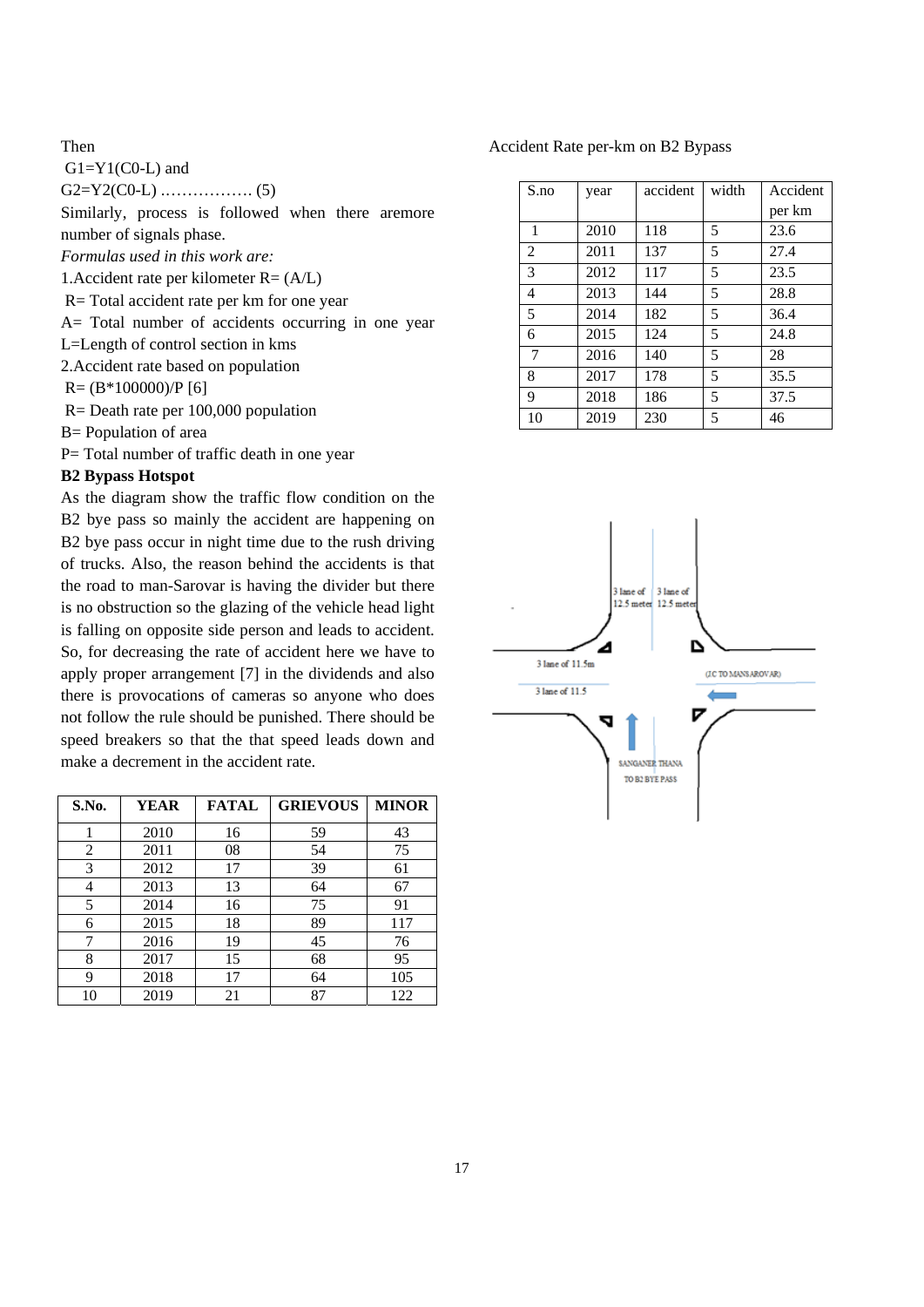

Haldi-GhatiMarg:As we understand that here there is one side a 3 way while on another side there is a 2-way road so as many time there is people lean toward the substitute way so they are pick the assistance way so they will move out fatly and in view of which people come from the straight 3 way they will get crushed by each other and it will prompt accident. Here, the standard reason for the setback is relied upon to the distant of any traffic police so they get viably cross the light and not notice the traffic rule, so here we need to give camera additionally.

| Data of accident of Haldi Ghati - |             |    |                      |    |  |  |
|-----------------------------------|-------------|----|----------------------|----|--|--|
| S.NO.                             | <b>YEAR</b> |    | FATAL GRIEVOUS MINOR |    |  |  |
| 1                                 | 2010        | 11 | 34                   | 61 |  |  |
| 2                                 | 2011        | 9  | 37                   | 69 |  |  |
| з                                 | 2012        | 7  | 42                   | 50 |  |  |
| 4                                 | 2013        | 11 | 39                   | 74 |  |  |
| 5                                 | 2014        | 13 | 51                   | 85 |  |  |
| 6                                 | 2015        | 11 | 38                   | 81 |  |  |
| 7                                 | 2016        | 15 | 40                   | 69 |  |  |
| 8                                 | 2017        | 18 | 45                   | 77 |  |  |
| 9                                 | 2018        | 13 | 39                   | 89 |  |  |
| 10                                | 2019        | 19 | 68                   | 97 |  |  |



Chomu-Pulia Choraha-The main reason behind the accident is the low space available for the vehicle for merging and diverging so here, we do some changes in the existing design.

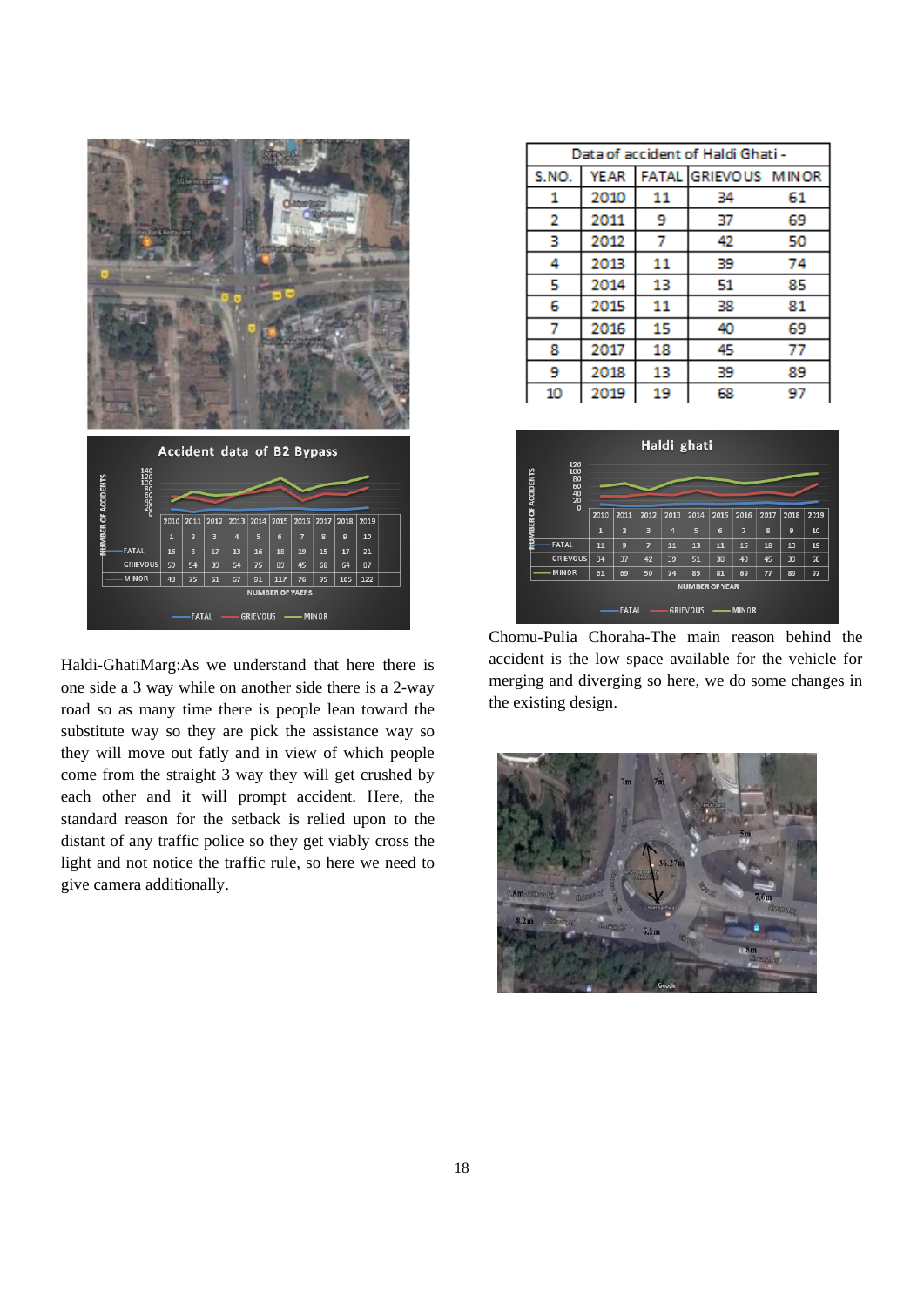So, as we see in the figure that there is a central circle so it is having a diameter of 36.27 meter so the vehicle that are crossing here are having a difficulty while there is increase in the traffic volume so here, we are decreasing down the diameter of the circle so the width nea ar the circle got increase e the nearby road width also the merging and diverging radius got increases so that the vehicles are easily merges and diverges. The width of the nearby road of the circle are change to 11.10 meter and 9.8 meter towards Jaipur Road of 7.6 meter and 6.1 meter towards sikar road respectively.

| Accident Data of chomu- pulia |      |       |          |       |  |  |
|-------------------------------|------|-------|----------|-------|--|--|
| S.No.                         | Year | Fatal | Grievous | Minor |  |  |
| 1                             | 2010 | 14    | 29       | 61    |  |  |
| 2                             | 2011 | 7     | 37       | 69    |  |  |
| 3                             | 2012 | 13    | 36       | 71    |  |  |
| 4                             | 2013 | 9     | 28       | 84    |  |  |
| 5                             | 2014 | 4     | 24       | 74    |  |  |
| 6                             | 2015 | 14    | 29       | 61    |  |  |
| 7                             | 2016 | 10    | 41       | 71    |  |  |
| 8                             | 2017 | 11    | 39       | 64    |  |  |
| 9                             | 2018 | 7     | 42       | 93    |  |  |
| 10                            | 2019 | 12    | 28       | 75    |  |  |



#### Accident Rate Per Km on Chomu Pulia

|      | <b>CHOMUPULIA</b> |              |             |                            |  |  |  |  |
|------|-------------------|--------------|-------------|----------------------------|--|--|--|--|
| S NO | <b>YEAR</b>       | <b>TOTAL</b> |             | <b>WIDTHOF ACCIDENTRAT</b> |  |  |  |  |
|      |                   | ACCIDENT     | <b>ROAD</b> | н                          |  |  |  |  |
|      |                   |              |             | <b>PERKM</b>               |  |  |  |  |
|      | 2010              | 104          | 5.5         | 18.90                      |  |  |  |  |
| 2    | 2011              | 113          | 5.5         | 20.54                      |  |  |  |  |
| з    | 2012              | 120          | 5.5         | 21.81                      |  |  |  |  |
| 4    | 2013              | 121          | 5.5         | 22                         |  |  |  |  |
| 5    | 2014              | 102          | 5.5         | 18.54                      |  |  |  |  |
| 6    | 2015              | 104          | 5.5         | 18.9                       |  |  |  |  |
| 7    | 2016              | 122          | 5.5         | 22.18                      |  |  |  |  |
| s    | 2017              | 114          | 5.5         | 20.72                      |  |  |  |  |
| 9    | 2018              | 142          | 5.5         | 25.81                      |  |  |  |  |
| 10   | 2019              | 115          | 5.5         | 20.90                      |  |  |  |  |

| Accident Data of Ridhi SidhiCircle |      |       |          |       |  |
|------------------------------------|------|-------|----------|-------|--|
| S.No                               | Year | Fatal | Grievous | Minor |  |
|                                    |      |       |          |       |  |
| 1                                  | 2010 | 7     | 19       | 34    |  |
| 2                                  | 2011 | 12    | 23       | 20    |  |
| 3                                  | 2012 | 15    | 27       | 39    |  |
| 4                                  | 2013 | 9     | 26       | 42    |  |
| 5                                  | 2014 | 10    | 29       | 44    |  |
| 6                                  | 2015 | 19    | 40       | 59    |  |
| 7                                  | 2016 | 31    | 37       | 39    |  |
| 8                                  | 2017 | 17    | 46       | 42    |  |
| 9                                  | 2018 | 29    | 31       | 45    |  |
| 10                                 | 2019 | 25    | 40       | 62    |  |

| <b>ACCIDENTS DATA OF RIDHI SIDHI</b><br><b>CIRCLE</b> |              |              |                |                |                |                         |                 |      |      |      |      |
|-------------------------------------------------------|--------------|--------------|----------------|----------------|----------------|-------------------------|-----------------|------|------|------|------|
| <b>ACCIDENTS</b>                                      | 胡甜           |              |                |                |                |                         |                 |      |      |      |      |
|                                                       |              | 2010         | 2011           | 2012           | 2013           | 2014                    | 2015            | 2016 | 2017 | 2018 | 2019 |
|                                                       |              | $\mathbf{1}$ | $\overline{2}$ | $\overline{3}$ | $\overline{4}$ | $\overline{\mathbf{5}}$ | $6\overline{6}$ | 7    | 8    | 9    | 10   |
|                                                       | S.NO.        | 7            | 12             | 15             | 9              | 10                      | 19              | 31   | 17   | 29   | 25   |
|                                                       | 5.00.        | 19           | 23             | 27             | 26             | 29                      | 40              | 37   | 46   | 31   | 40   |
|                                                       | <b>MINOR</b> | 34           | 20             | 39             | 42             | 44                      | 59              | 39   | 42   | 45   | 62   |
| <b>NUMBER OF YAER</b>                                 |              |              |                |                |                |                         |                 |      |      |      |      |
| 5.00.<br>5.NO.<br><b>MINOR</b>                        |              |              |                |                |                |                         |                 |      |      |      |      |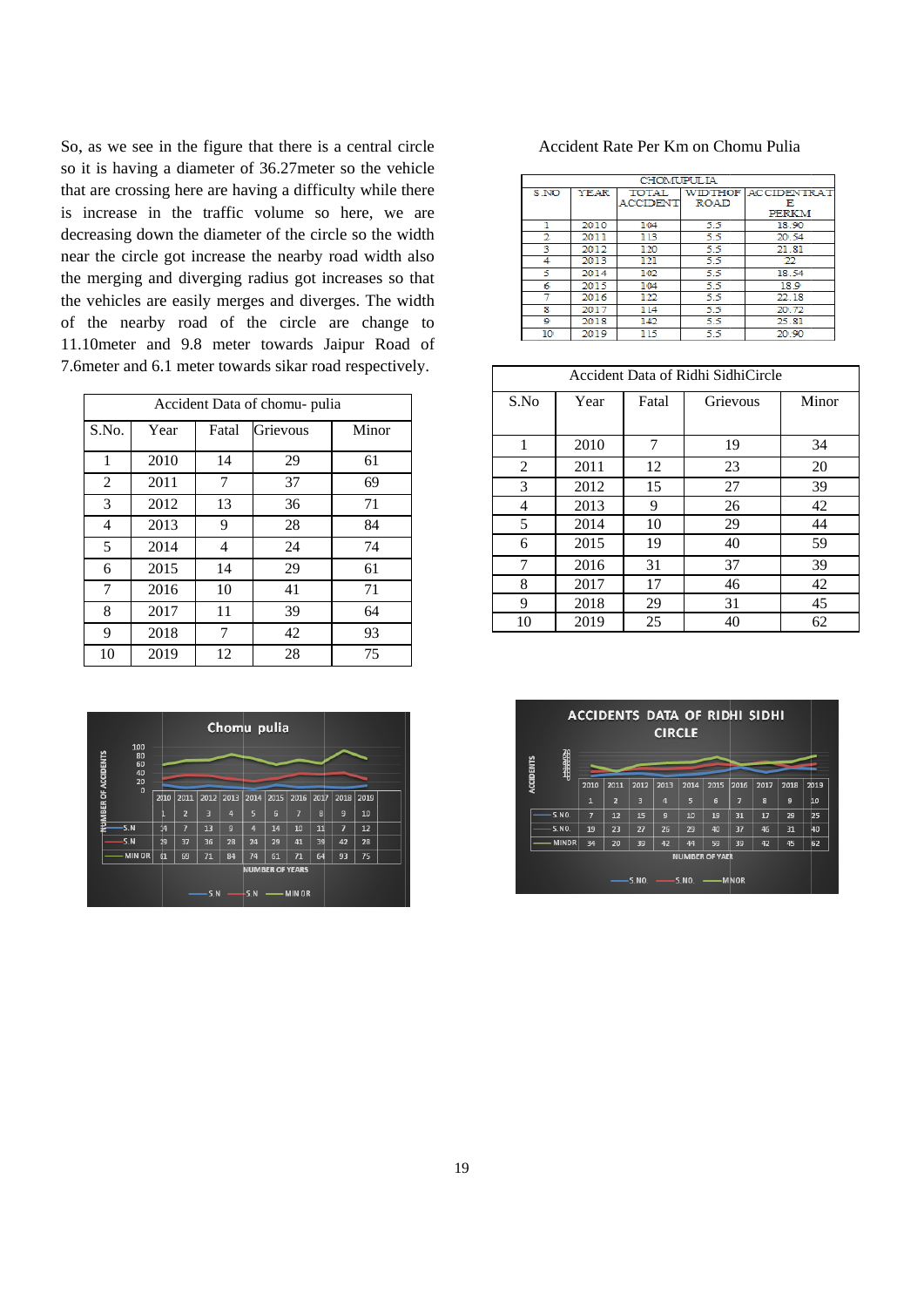# **Design of Traffic Light signalsonRidhiSidhiChorahaBy Webster method**

| Time             | Car/jeep | Three-wheeler | Two-wheeler | Cycle | <b>Bus</b> | Tractor | Truck | Multi-<br>axle |
|------------------|----------|---------------|-------------|-------|------------|---------|-------|----------------|
| Day1             | 2260     | 51            | 5232        | 105   | 75         | 22      | 14    | 12             |
| Day <sub>2</sub> | 2197     | 57            | 3642        | 9     | 56         | 27      | 25    | 14             |
| Day3             | 1955     | 51            | 5219        | 10    | 18         | 22      | 8     | 8              |
| Day4             | 1829     | 70            | 6589        | 10    | 23         | 20      | 6     | 9              |
| Day <sub>5</sub> | 2259     | 26            | 5789        | 12    | 14         | 13      | 8     |                |
| Day6             | 2199     | 22            | 4935        | 9     | 28         | 30      | 11    | 6              |
| Total            | 12699    | 277           | 31406       | 155   | 214        | 134     | 72    | 54             |

Weekly Summary From Shiprapath To Ridhisidhi Choraha

Weekly Summary FromRidhisidhiTo Gopalpura Mode

| Time             | Car/icep | Three-wheeler | Two-wheeler | Cycle | <b>Bus</b> | Tractor | Truck | Multi-<br>axle |
|------------------|----------|---------------|-------------|-------|------------|---------|-------|----------------|
| Day2             | 435      | 435           | 9928        | 92    | 164        | 26      | 50    | 11             |
| Day2             | 8649     | 390           | 11019       | 127   | 161        | 22      | 22    | 20             |
| Day3             | 8389     | 394           | 10329       | 137   | 161        | 35      | 21    | 15             |
| Day4             | 8354     | 425           | 10399       | 124   | 151        | 26      | 17    | 22             |
| Day <sub>5</sub> | 8515     | 406           | 10389       | 152   | 94         | 25      | 21    | 19             |
| Day6             | 8189     | 404           | 6635        | 126   | 146        | 30      | 26    | 28             |
| total            | 50629    | 2454          | 58699       | 758   | 877        | 164     | 157   | 115            |



This method is based on the normal flow of the traffic and the saturation flow of the traffic Width of one side main street 1 is 16 meter and width of one side second street is 8 meter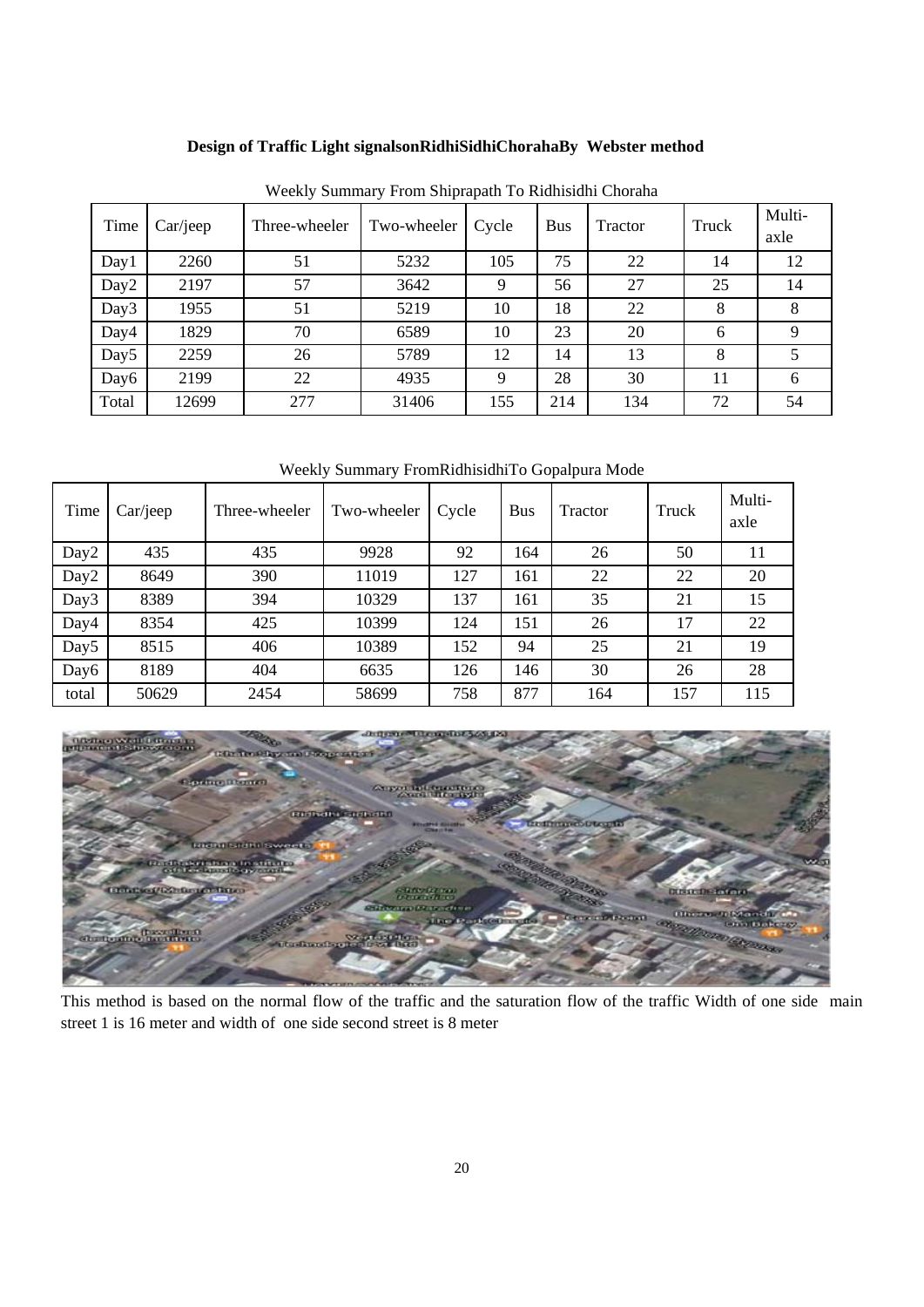| Car         | 1795    |          | 1795 |
|-------------|---------|----------|------|
| Moter cycle | 2100    | 0.75     | 1575 |
| Auto        | 92      | 1.2/2    | 184  |
| <b>Bus</b>  | 35      | 2.2      | 77   |
| Tractor     | 15      | 5        | 75   |
| Cycle       | 26      | 0.2      | 6    |
| Multi axial |         | 2.3      | 9    |
| Total       | Vehicle | Pcu unit | 3721 |

| Vehicle type | Vehice number | Pcu unit | Vehicle in pcu unit |
|--------------|---------------|----------|---------------------|
| Car          | 460           |          | 460                 |
| Scooter      | 1000          | 0.75     | 750                 |
| Auto         | 15            | 1.2/2    | 30                  |
| <b>Bus</b>   | 06            | 2.2      | 13                  |
| Tractor      | 05            |          | 25                  |
| Total        |               |          | 1278                |

Flow on main road(A) is 3721 vehicles pcu/hr and Flow on second road(B) is 1278 vehicles pcu/hr

Flow on perlane of main road  $(Na) = 3721/5 = 775$ vehicles /hr/lane And flow on per lane second road  $(Nb) = 1278/2=639$  vehicles/hr/lane

Na and Nb=Normal flow in road A/B in veh/hr/lane

Sa and  $Sb =$  Saturation flow in road  $A/B$  in veh/hr/lane

Saturation Flow of main road (Sa)=525\*16/5=1680 vehicles/hr/lane

Saturation Flow of second road (Sb)=525\*8.01/2=2102 vehicles/hr/lane

Ya=Ratio of normal flow to saturation flow of main (A) road

Yb=Ratio of normal flow to saturation flow of second(B) road

Ya=Na/Saand Yb=Nb/Sb

Ya=745/1680=0.443

Yb=639/2102=0.303

Y=Ya+Yb Y=0.746 Optimum cycle time Co=1.5L+5/1-Y

 $Co=(1.5*20+5)/(1-0746)$ 

 $=138$  sec

L=Total lost time,  $n=$  number of lanes

 $L=2n+R$ 

R=all red time required for pedestrian to cross the road Ga=Green time for main road=  $Ya/Y*(CO-L)$  sec 0.443/0.746\*(138-20)

70 sec

Gb=Green time for second road

 $=Yb/Y^*(Co-L)$  sec

=0.303/0.746\*(138-20)

47 sec

So, the cycle timing of 138 sec planned is okay. The aspect of the signal timing is given below,

| <b>Street</b> | Green   | Amber                      | Red     | Cycle   |  |
|---------------|---------|----------------------------|---------|---------|--|
|               | Time, G | period                     | time, R | period, |  |
|               | second  | , Y second Second C second |         |         |  |
| Street 1      | 70      |                            | 64      | 138     |  |
| Street 2      |         |                            | 88      | 138     |  |